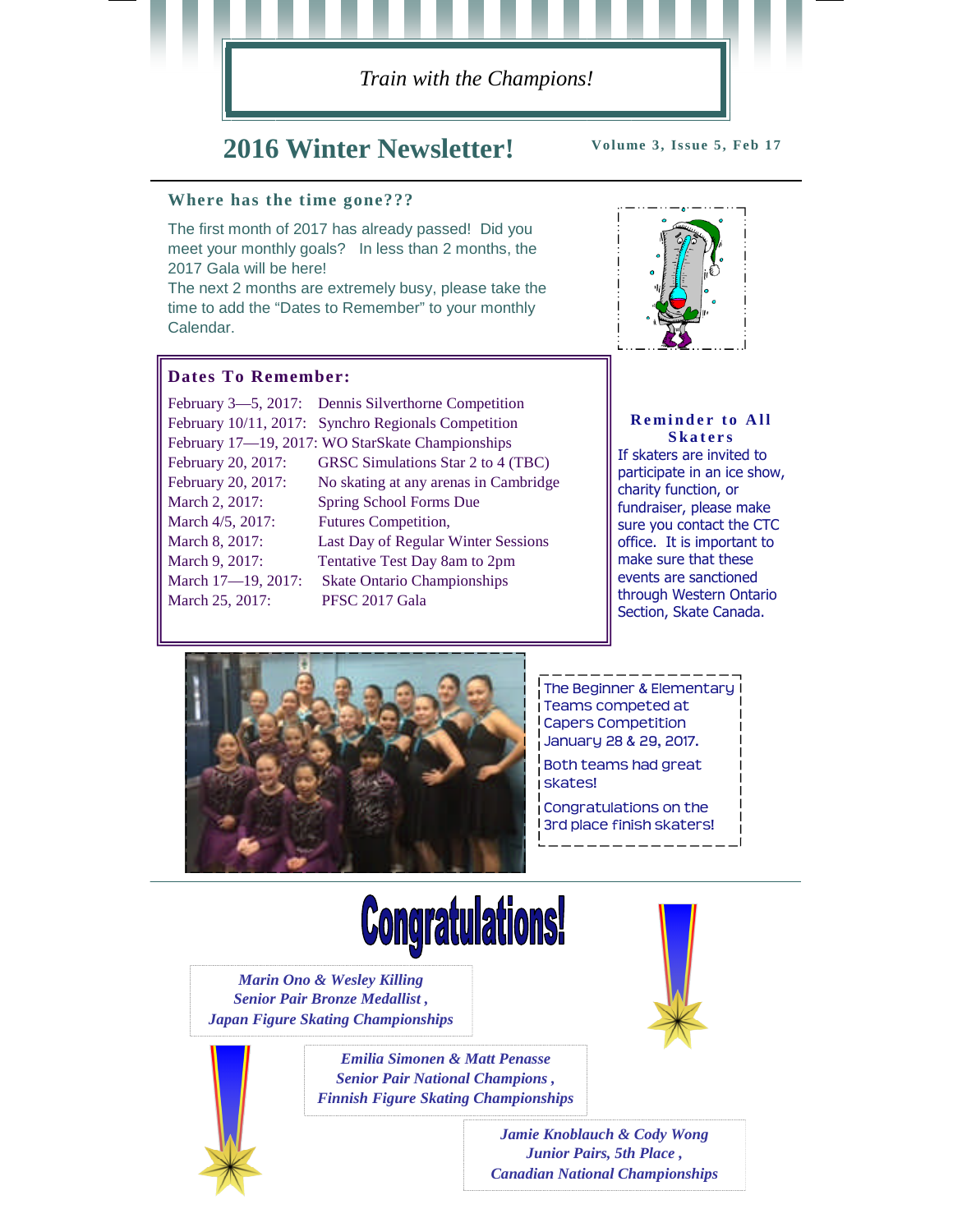

# Overall Gala Tentative Schedule:

| <b>March 2017</b>                     |                                   |                                   |                                         |                                         |                                         |                                                          |  |
|---------------------------------------|-----------------------------------|-----------------------------------|-----------------------------------------|-----------------------------------------|-----------------------------------------|----------------------------------------------------------|--|
| Sunday                                | <b>Monday</b>                     | Tuesday                           | Wednes.                                 | <b>Thursday</b>                         | Friday                                  | Saturday                                                 |  |
|                                       |                                   |                                   | $\mathbf{1}$                            | $\mathbf{2}$                            | 3                                       | $\overline{4}$<br>6pm to<br>midnight<br>Gala<br>Practice |  |
| 5                                     | 6                                 | $\overline{7}$                    | 8                                       | 9                                       | 10                                      | 11<br>1pm to<br>midnight<br>Gala<br>Practice             |  |
| 12                                    | 13                                | 14                                | 15<br>Gala<br>Practice<br>9am to<br>8pm | 16<br>Gala<br>Practice<br>9am to<br>8pm | 17<br>Gala<br>Practice<br>9am to<br>8pm | 18                                                       |  |
| 19<br>Gala<br>Practice<br>9am-<br>8pm | 20<br>Gala<br>Practice<br>3pm-8pm | 21<br>Gala<br>Practice<br>3pm-8pm | 22<br>Gala<br>Practice<br>3pm-8pm       | 23<br>Gala<br>Practice<br>3pm-8pm       | 24<br><b>Dress</b><br><b>Rehearsal</b>  | 25<br>Day of<br>the Show                                 |  |

(a) Have you sent in your skaters clothing sizes? If not, please email PFSC with the information.

(b) Currently the PFSC Gala committee is looking for help from our membership with these committees. Please email PFSC if you are available to help out:

- Silent Auction committee
- Costume committee
- Assembling props
- Painting props/sets



PFSC Email Address: prestonskating@bellnet.ca

#### **What Does Preston Mean To Me: By Gillian Johnson**

**2017 Gala:**

Preston to me is welcoming place where we all respect one another and care for one another. When I came to Preston in the summer 3 years ago everyone was so welcoming. The coaches introduced me to lots of people that I would skate with throughout the whole summer. It was hard the first year to fit in and feel confident to talk to the new group of skaters and coaches. I am a shy person but once I

started to meet more and more people at Preston it came closer to me and was a safe place with my first friends and welcoming arms. To me Preston was a place I could spend with friends and a place to practice my favourite sport.

Overall Preston to me means a big welcoming, safe place where everyone is supportive and showed me to be myself and confident.